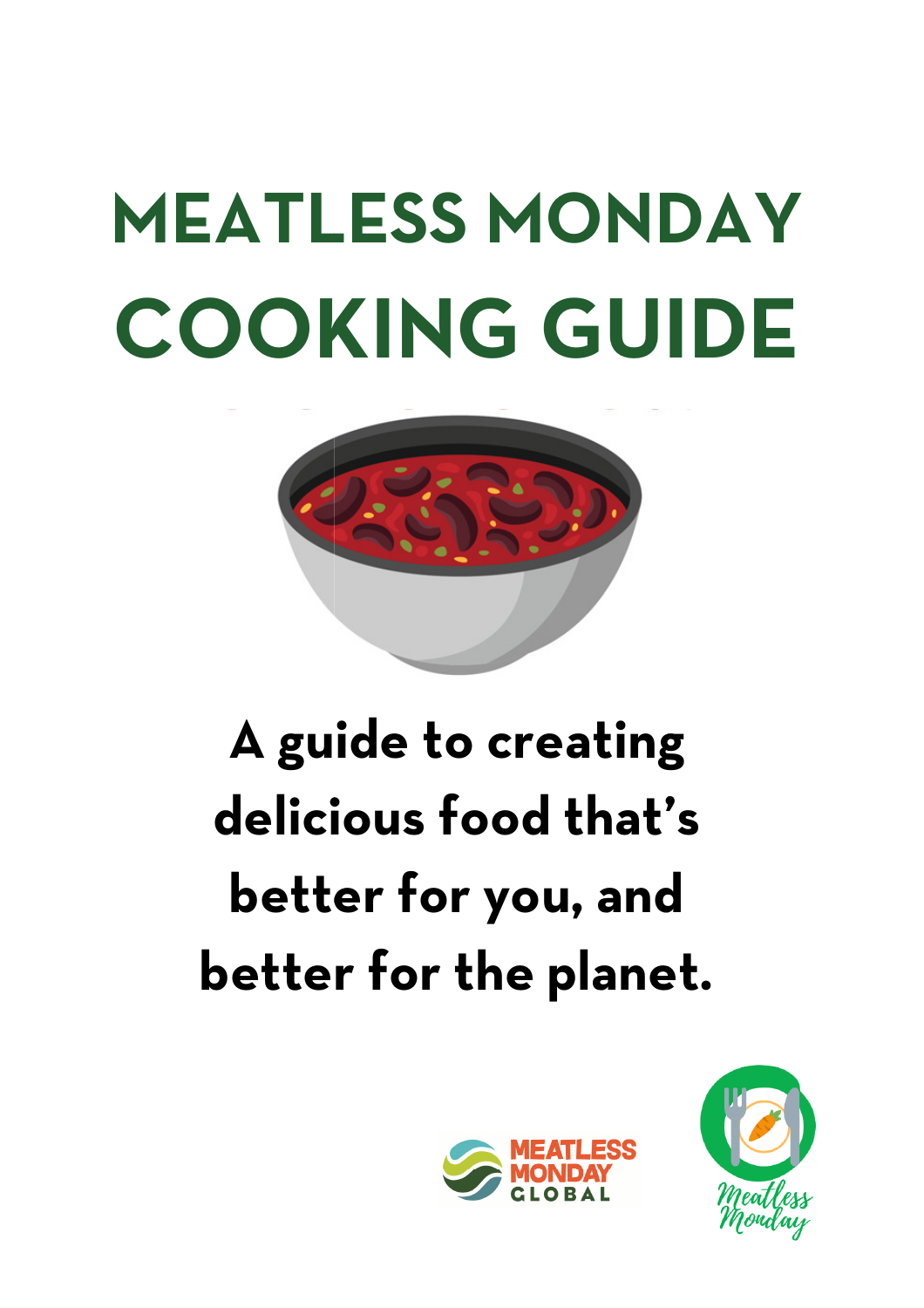# **Contents list:**



We believe the way we produce and consume meat and dairy, needs a radical rethink in order to curb corporate control over food, to reduce health, environmental and climate impacts, reduce suffering of animals and to help citizens move towards a more sustainable diet. We need to reduce our overall consumption of animal products and when we consume meat, make sure it's of better quality. We call for policies which support a model that secures livelihoods for farmers and increases trust between farmers and consumers by supporting responsible production practices. These practices include extensive, pasture pasture-based animal husbandry and engaging in hands based hands-on activities with citizens, schools, restaurants, and local authorities who are interested in reducing their overall meat consumption by promoting plant based options.



May 2020.

Translation credit: XXXX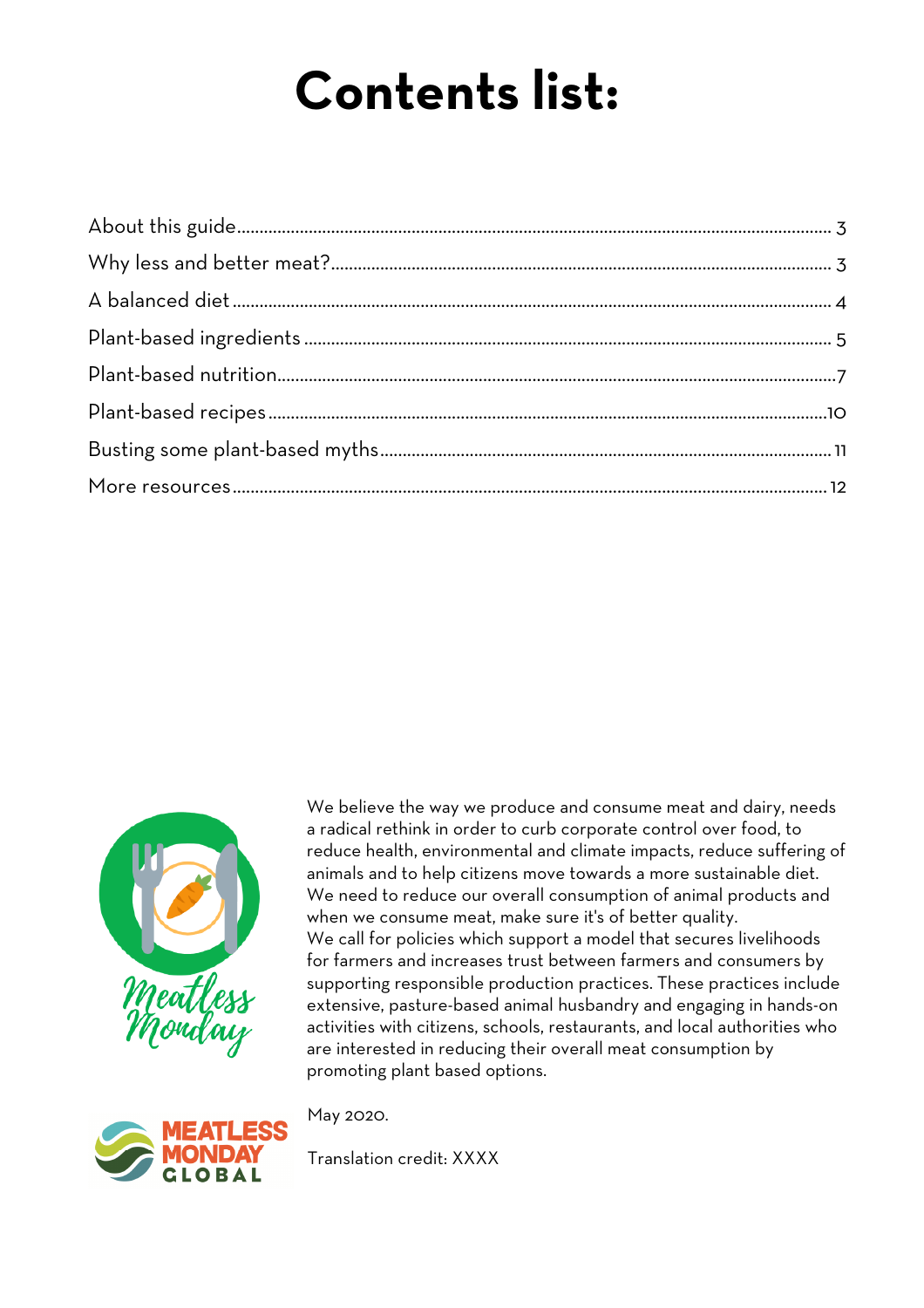# **About this guide**

This guide provides ideas and information on eating less and better meat. The information focuses on helping you switch to a plant-based diet for one day each week. It is also useful if you just fancy a small change, or want to switch to a plantbased diet on a more permanent basis. While this isn't a recipe book, it does include an old favourite plant-based recipe and a traditional meat dish that is adapted to be made with plant-based ingredients. You'll find lots of tips for plant-based recipes in the more resources section.

# **Why less and better meat?**

There are many reasons for eating less and better meat, here are a few:

- The majority of the meat that is eaten in Europe (especially pigs, cows and poultry) comes from **factory farmed animals**. In factory farms, hundreds or even thousands of animals are kept in cramped conditions, and often treated badly.
- Keeping animals cramped together on factory farms produces a massive amount of **air and water pollution** – harming the environment and health of the people who work on the farms, and the people living nearby.
- Factory farms, and the companies that control them, have **taken over our food system**. Small-scale farmers are being put out of business, or forced to work for these giant companies.
- Meat production, and especially factory farming, **contributes to climate change**, through deforestation to produce crops to feed animals, methane emissions from the animals, and the storage and processing of manure.
- The production of meat **uses much more land and water** than producing the same amount of food from plant-based sources, as animals need to eat plant crops to produce meat, milk or eggs.
- Eating too much meat **contributes to diseases** such as diabetes and heart disease.
- As well as being better for the planet, using fewer resources, and stopping animal suffering, eating a plant-based diet can be **delicious, healthy and exciting**. It doesn't just mean cutting meat out of your diet, but it opens up a whole new world of flavours and textures...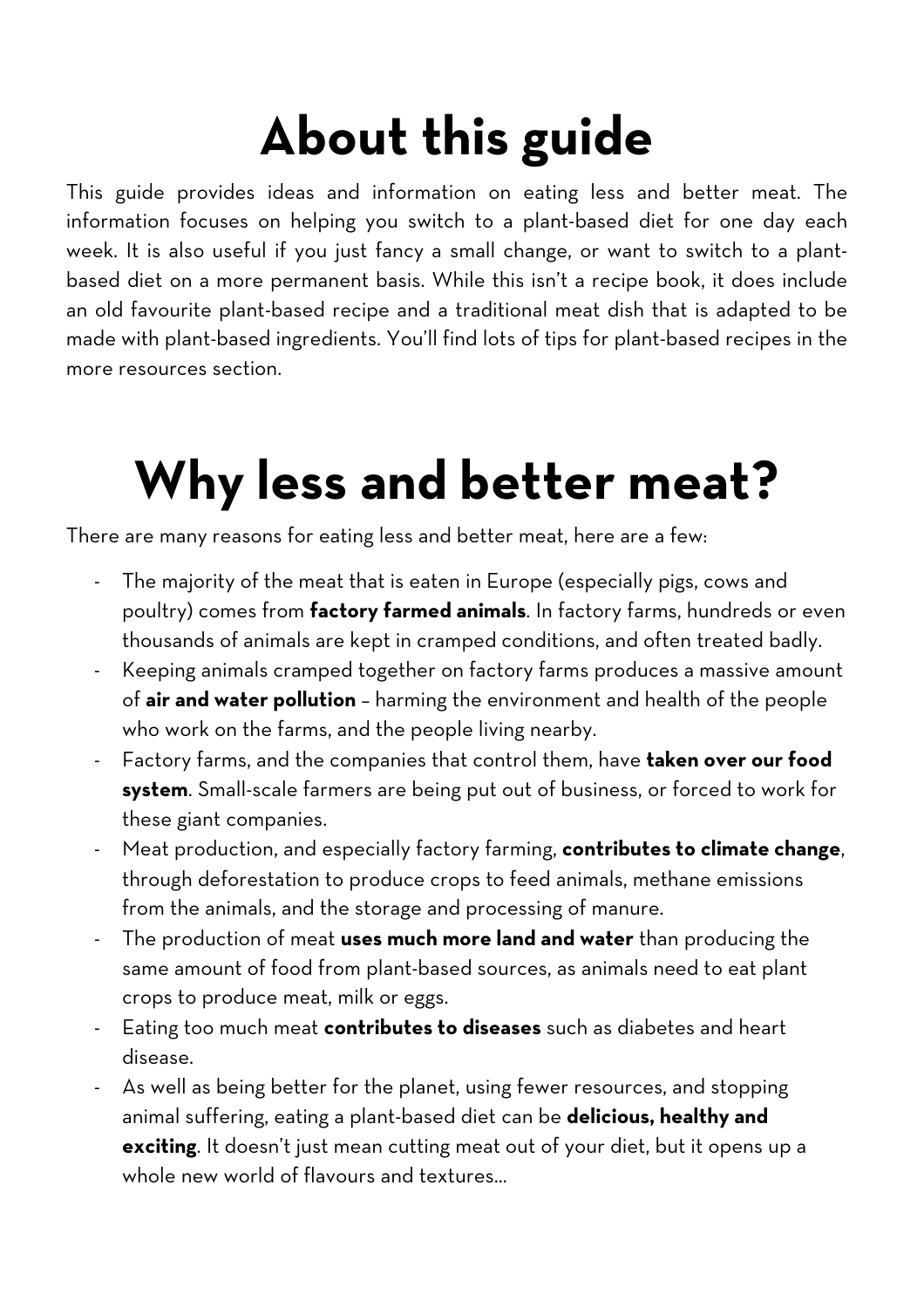# **A balanced diet**

The average European eats too much meat, which contributes to a range of diseases, such as heart disease and diabetes. However, just cutting meat out of your diet might leave you without the nutrients that your body needs to be healthy. Many of the new "vegan" products that are appearing on the market (especially fake cheese, and fake "meats") are based on ingredients like palm oil or coconut oil which have very little nutritional value, as well as causing their own environmental problems.

Instead of just swapping (highly processed) meat for highly processed plant-based products, eating a plant-based meal - even once a day, or for one day per week - gives you an opportunity to think more about a more balanced and healthy diet.

The "food pyramid" is a good way of thinking about building your plant-based diet on a foundation of fruits and vegetables, and eating smaller amounts of (whole) grains,



beans & pulses, nuts & seeds, and herbs & spices every day.

And don't forget to exercise, and drink plenty of water!

You can treat this pyramid as a guide to pyramid as a guide to<br>inspire you- whatever type of food you like to eat.

For example, y you can find a food pyramid specifically based on African Heritage food here:

https://oldwayspt.org/r esources/oldways esources/oldwaysafrican african-heritagepyramid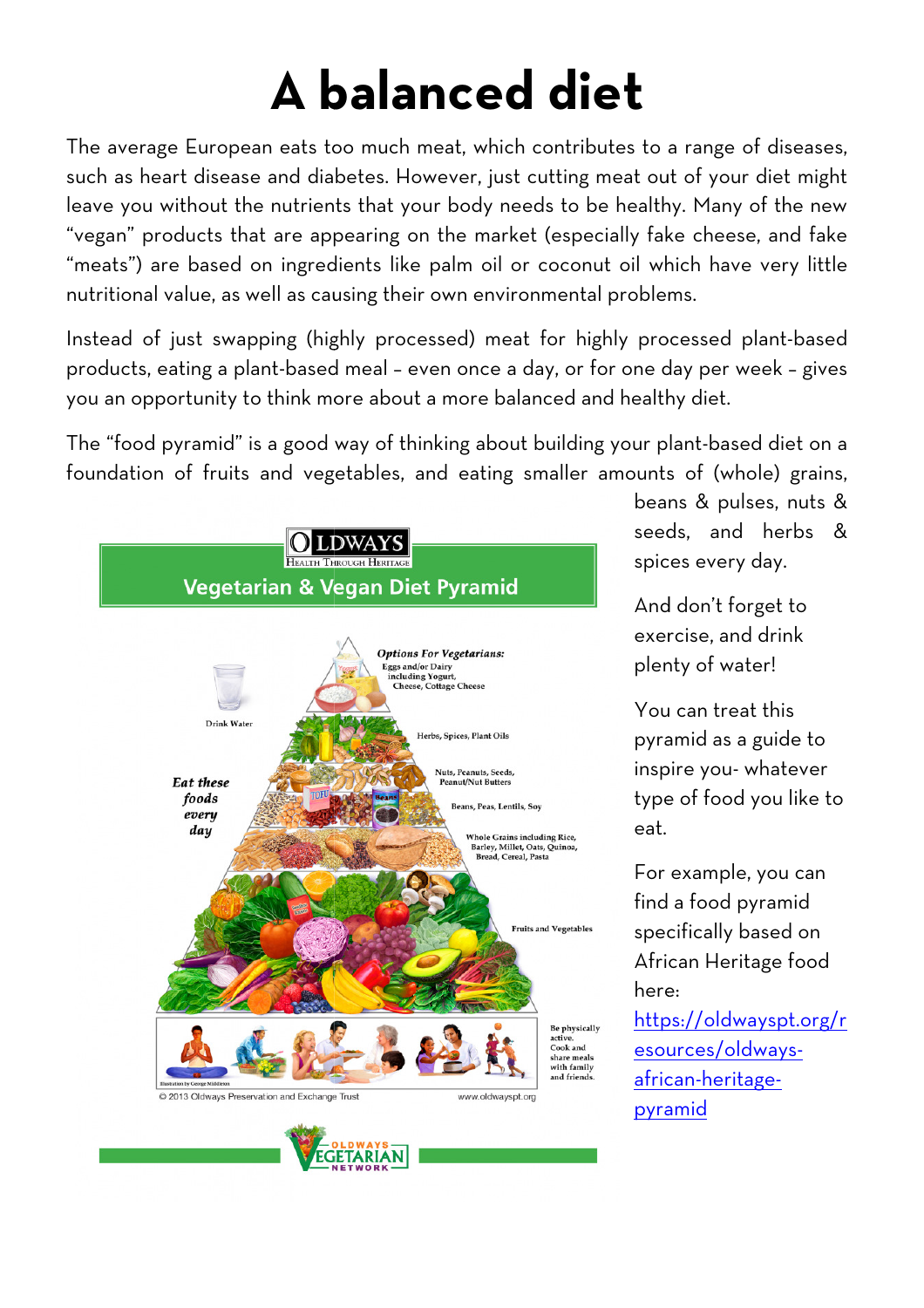# **Plant-based ingredients**

There are an almost infinite variety of plant-based ingredients, and switching to a plant-based diet (even if it is just for one meal per day, or one day per week) can be an exciting journey, but it can feel a bit overwhelming! It will be easier if you have these foods in your cupboard, or know where to find them from local suppliers.

The cost of some plant-based foods may be a bit higher than (factory farmed) meat. But buying in bulk (for your household or sharing the purchase with other people), buying direct from suppliers, eating fruit and vegetables in season, and avoiding the most highly processed plant-based foods are all ways to keep the cost down.

### **Vegetables**

Your local farmer, Community Supported Agriculture project, market, or even growing your own vegetables (see section on growing your own veggies) should be able to keep you in fresh vegetables throughout the year. Eating with the seasons, and avoiding food that has been flown half way around the world, will decrease your impact on the planet and encourage you to try new recipes. Green leafy vegetables are especially good for getting the nutrients you need. Buying organic means you'll avoid the pesticides that sit on or just under the skin- which is also the most nutritious part of most vegetables.

## **Whole grains/cereals**

Wheat (in the form of bread, pasta, couscous, noodles), rice, muesli, and maybe other grains such as quinoa, should also be a staple of your store cupboard. Whole grains (brown rice, wholewheat spaghetti or bread) have much higher nutritional value than highly processed products- they'll also fill you up so you probably won't need to eat as much of them.

### **Nuts and seeds**

Having a stash of different types of seeds and nuts can be a good way to get your daily dose of vitamins and minerals. They can be quite expensive, but you don't need many to make a tasty snack or dessert, maybe mixed with some dried fruit.

#### **Pulses**

You can buy pulses (beans, peas and lentils and peanuts) in a wide variety of forms. Tins of chickpeas or kidney beans can be added to soups and stews. Frozen peas are a handy way to add colour and taste in winter. Dried lentils and beans may need to be soaked overnight, but the cooking time can be sped up in a pressure cooker. You can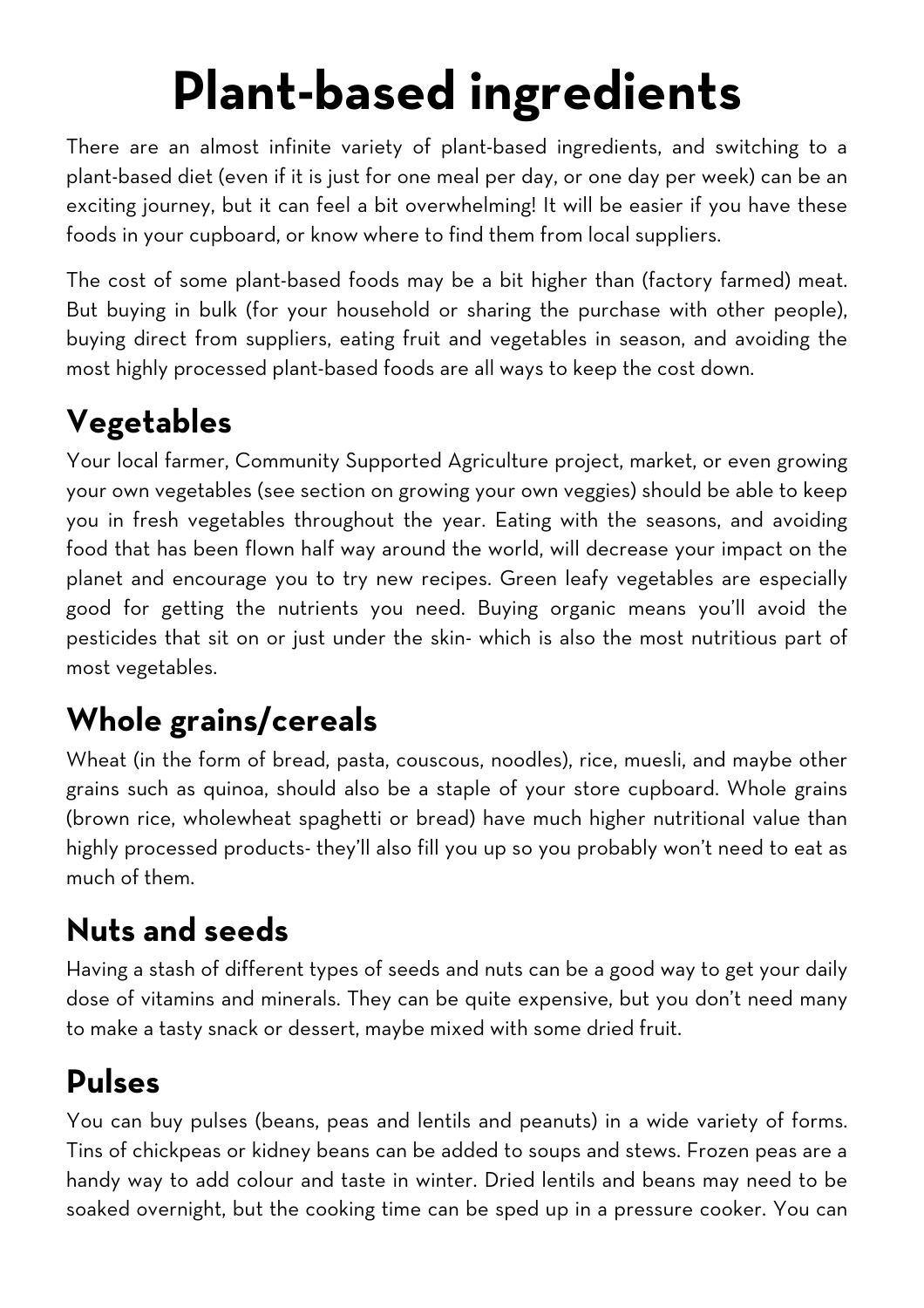also get "ground" pulses in the form of peanut butter or hummus! Added to a whole grain, they can make a complete protein.

#### **Soya products**

Humans have been eating soya-based foods for generations, especially in Asia where tofu (soya bean curd) and tempeh (fermented soya beans) are widely used. Tofu is quite bland, so soaking it in soya sauce, or some other marinade for a few minutes before cooking it is a good idea! Tempeh can have quite a strong flavour that is not to everyone's taste. But both can work well in a stir-fry or other East/South-East Asian dishes.

The recent boom in vegan products has seen a massive increase in soya products, including soya milk (see below), textured vegetable protein (known as TVP) and highlyprocessed and "ready-to-eat" soya products such as burgers, sausages or mince. You might want to avoid relying too heavily on these, especially as the majority of soya that is grown nowadays is produced for animal feed, on massive plantations. There are plenty of other sources of animal proteins!

#### **Seitan**

Seitan is a Chinese product, made from wheat protein (essentially wheat that has had the starch washed out of it). It is sometimes called "wheat meat". Just as with tofu, it needs to be cooked in a sauce to give it some flavour. You can make it yourself (with a bit of effort) using either normal wheat flour, or "Vital Wheat Gluten flour". Depending on the brand you buy, or the way in which you make it yourself, it can have a slightly meat-like texture.

#### **Plant milks**

The growth in veganism, the increase in lactose intolerance, and the recognition that cow's milk is not so healthy when consumed in large quantities, has led to a boom in the production and consumption of "plant milks" based on soya, almond, hazelnut, oats. You'll find them labelled as "drink" rather "milk" due to labelling restrictions. (Note: Coconut milk is something completely different...).

They can substitute for milk in recipes, but they don't really taste like milk. You might be shocked if you add them to coffee as they are likely to curdle when they mix with the hot liquid, turning into something a bit like cottage cheese... As with soya products, the massive increase in almond milk production has had environmental problems due to the amount of water used. If you do want to cut out cow's milk, you can make your own oat milk quite simply and cheaply.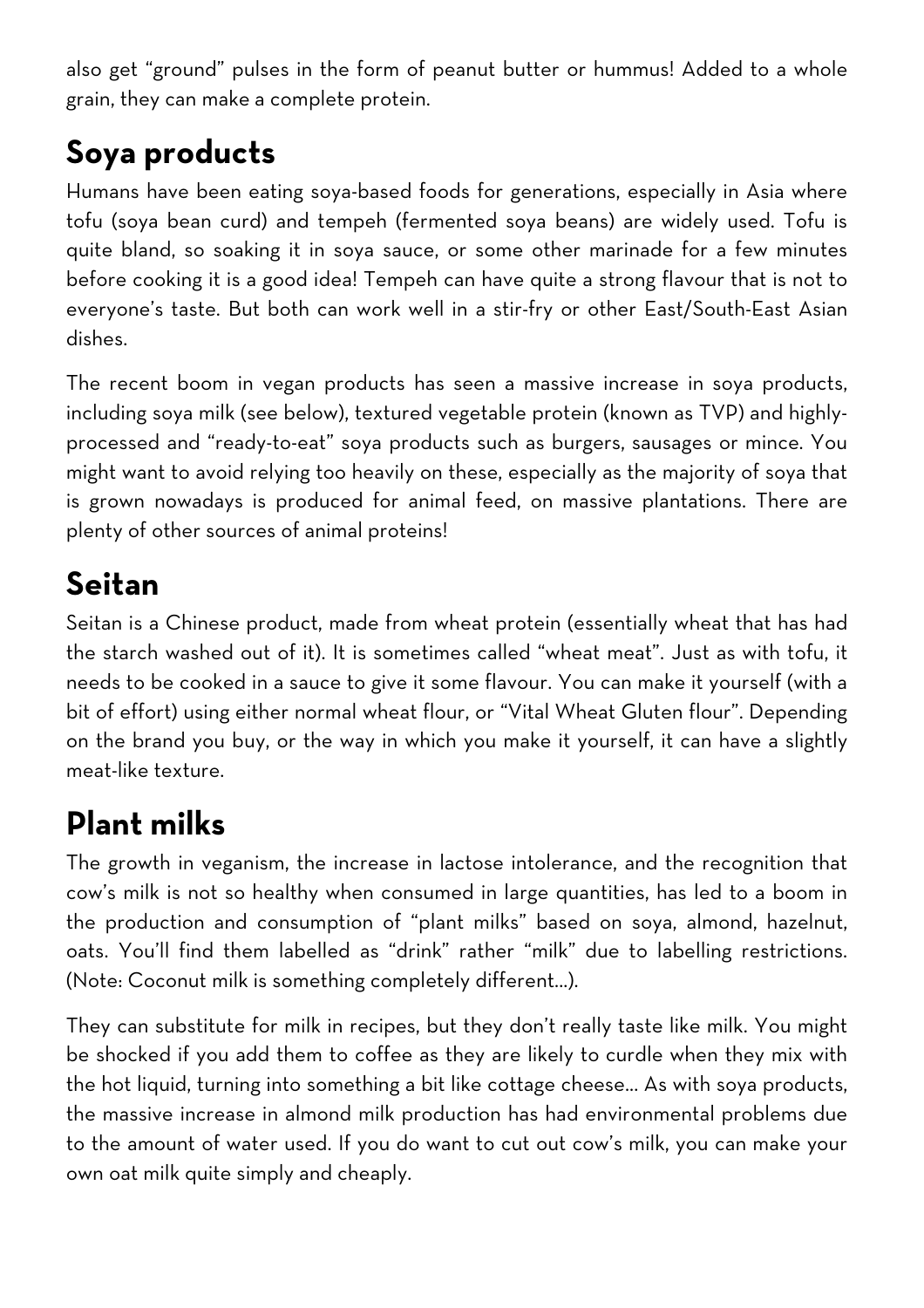# **Plant-based nutrition**

In order to stay healthy, our bodies need protein, fat, carbohydrates and fibre, as well as a range of different vitamins and minerals. A healthy and balanced plant-based diet should be able to provide you with enough of these macro-nutrients, and vitamins and minerals. Not every mouthful needs to include all of these nutrients, and some of them can be stored in the body so they don't need to be eaten every day. However, some of them can only be stored for a short time (including B Vitamins, Vitamin C, Zinc and Calcium).

# **Protein**

Protein is important for growth and repair of the body's cells and tissuesfor making strong bones and muscles and maintaining the immune system. Plant-based sources of protein include: pulses, beans, seeds, nuts, green vegetables including broccoli and spinach, and soya products.

Eating a variety of plant-based protein sources is much healthier than relying on only one source, to ensure you get a good balance of amino acids.



Combining rice and beans, or peanuts and wheat (in peanut butter sandwich), will ensure you get a complete protein.



#### **Carbohydrate**

Carbohydrate is the main source of energy for the body. Simple sugars (found in fruit, table sugar, and sweets) release their energy much more quickly than complex carbohydrates found in starchy foods such as whole grains (pasta, cereals, bread), potatoes, pulses and root vegetables.

### **Fibre**

Fibre is needed for healthy bowel function, and it can also help to lower blood cholesterol levels- important for reducing the risk of heart disease. It may also protect against some forms of cancer. Fibre isn't found in animal products, but there is a lot in whole grains (rice, wheat, quinoa), fruit, nuts, pulses and vegetables.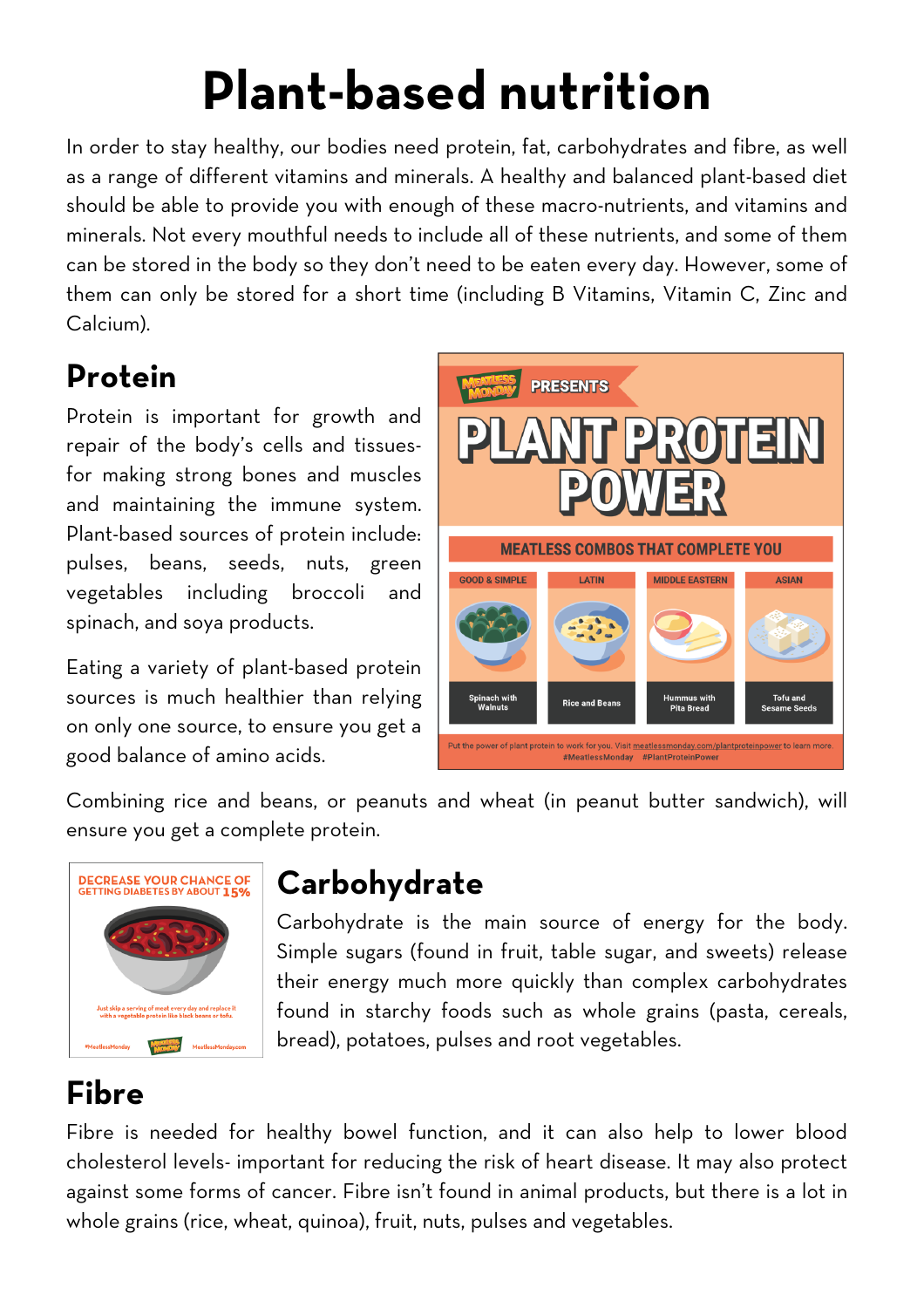# **Fat**

Eating some fat is important, to help the body absorb some vitamins. It is also a good source of energy. Unsaturated fat is healthier, and can be found in olive oil, other vegetable oils, nuts, avocado, seeds and green leafy vegetables. Saturated fats (found in eggs, butter, cream and cheese) and trans-fats (found in hydrogenated vegetable fat used in some processed foods) can raise the level of cholesterol in your blood.

**GO NUTS! IT'S GOOD FOR YOUR MIND.** Walnuts are a rich source of protein. So they're a great substitute for meat. They can also help improve cognitive performance. Now that's good thinking. #MeatlessMonday MeatlessMonday.com

**Omega 3 Fatty Acids** are especially

important for the brain and heart, and can be found in flaxseed oil, hemp seed oil, rapeseed oil, and in lower quantities in spinach, broccoli, kidney beans and romaine lettuce.

#### **Vitamins and minerals**

Vitamins and minerals are needed in much smaller amounts, but are vital to keep us healthy. They are found in animal products including eggs and dairy, but can also be obtained from plant-based sources.

**Vitamin A** is a powerful antioxidant that is important for healthy skin, fighting off infections, healing wounds and protecting against disease. Beta-carotine, found in yellow and orange vegetables (carrots, red or yellow peppers, sweet potatoes, tomatoes, apricots, etc.), and green leafy vegetables, can be turned into vitamin A in the body.

**B Vitamins** are important for our brain, heart and nerves, and for blood formation, as well as healthy skin and muscle tone. They can be found in wholegrain cereals, nuts, yeast extract, mushrooms, bananas, peas, green leafy vegetables. **Vitamin B12** is added to some products, including yeast extract, some vegetable margarines, soya milks, and nutritional yeast flakes.

**Vitamin C** is a powerful antioxidant, important for healthy skin, teeth and gums, as resistance to infection, and healing wounds. It is found in fruit and vegetables including oranges, red pepper, blackcurrants, kiwi fruit, and green leafy vegetables.

**Vitamin D** helps your body absorb calcium for healthy bones and teeth. It can be obtained through sunlight on the skin, and some fortified products.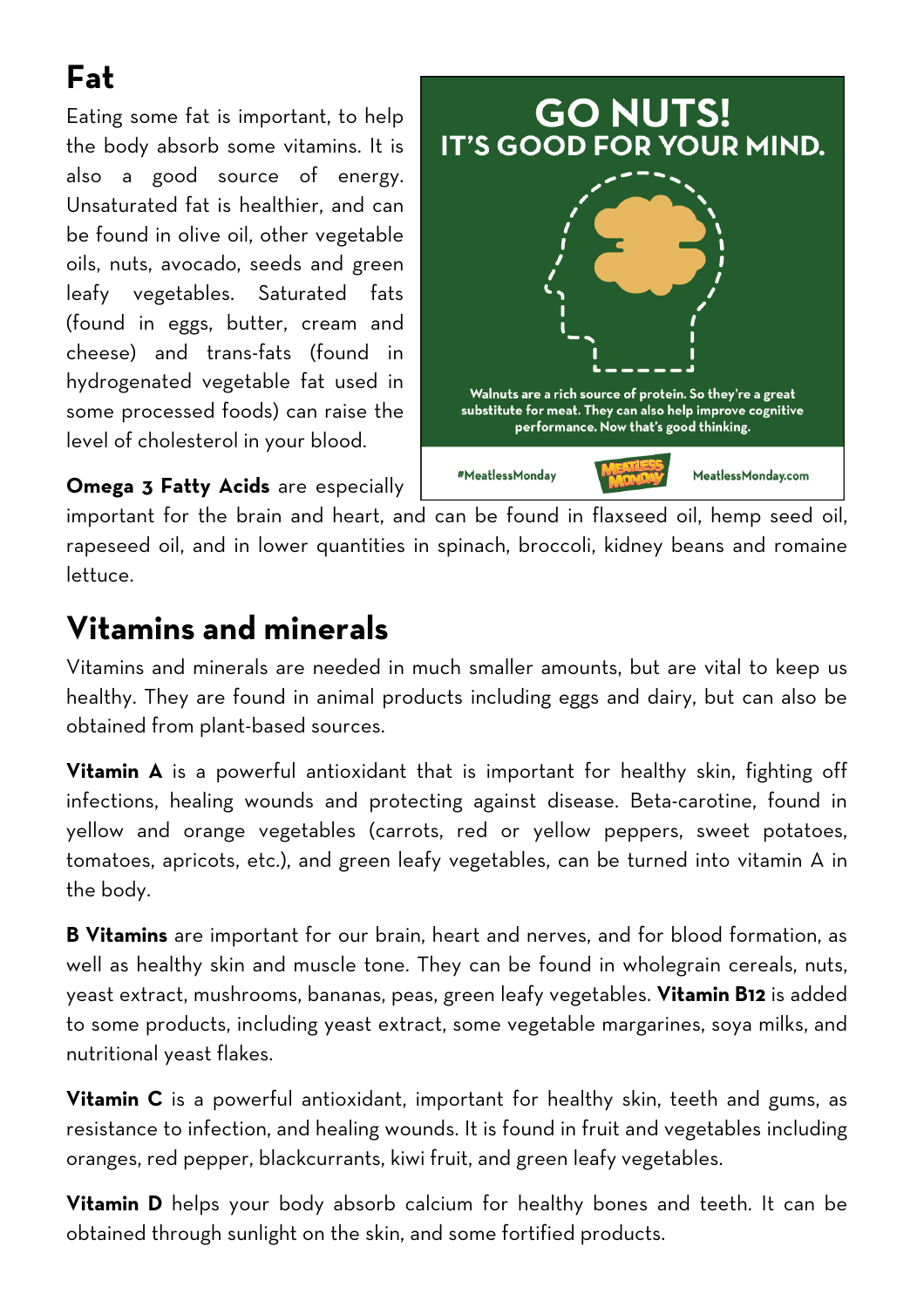**Vitamin E** is a powerful antioxidant, important for healthy skin, resistance to infection, and healing wounds. It is found in spinach, sunflower seeds, almonds, olives and red peppers.

**Vitamin K** is important for blood clotting and healing wounds. It may also have a role in building strong bones. It is found in green leafy vegetables such as kale, spinach, Brussels sprouts, romaine lettuce, as well as in potatoes.

**Iron** is needed for healthy blood. Get it from pulses, green leafy vegetables, whole grains, nuts, seeds, dried fruit and soya.

**Calcium** for healthy bones and teeth can be found in green leafy vegetables, nuts (especially brazils and almonds), soya products and some fortified products.

**Zinc** is important for healthy-looking skin, hair and nails and essential for our immune system. Get it from mushrooms, pumpkin seeds, peas, pulses, green leafy vegetables and whole grains.

**Selenium**, forms part of the antioxidant defence system with vitamins A, C and E. It can be found in brazil nuts, brown rice, button mushrooms, tofu and oats.

**Iodine** is important for producing thyroid hormones, to ensure a healthy metabolism. It can be found in green leafy vegetables as well as seaweed some vegetable stock.

**Magnesium** is important for bones, nerves and muscles. It also helps convert food into energy. It is found in nuts (especially almonds and cashews), pumpkin seeds, green leafy vegetables, green beans, whole grains and soya products.

#### **How much of these nutrients do I need?**

The exact amount of each vitamin and mineral or macronutrient you need to consume depends on your age, sex and level of activity, and also whether you are pregnant. You can find more details here: https://www.nhs.uk/conditions/vitamins-and-minerals

In case you are worried about getting enough of these minerals and vitamins, especially when you switch to a completely plant-based diet, then you could consider taking supplements, to boost your daily intake and make sure you are getting your recommended daily intake. However, certain vitamins and minerals cannot be stored in the body, so you won't get any benefit from eating more than you need each day.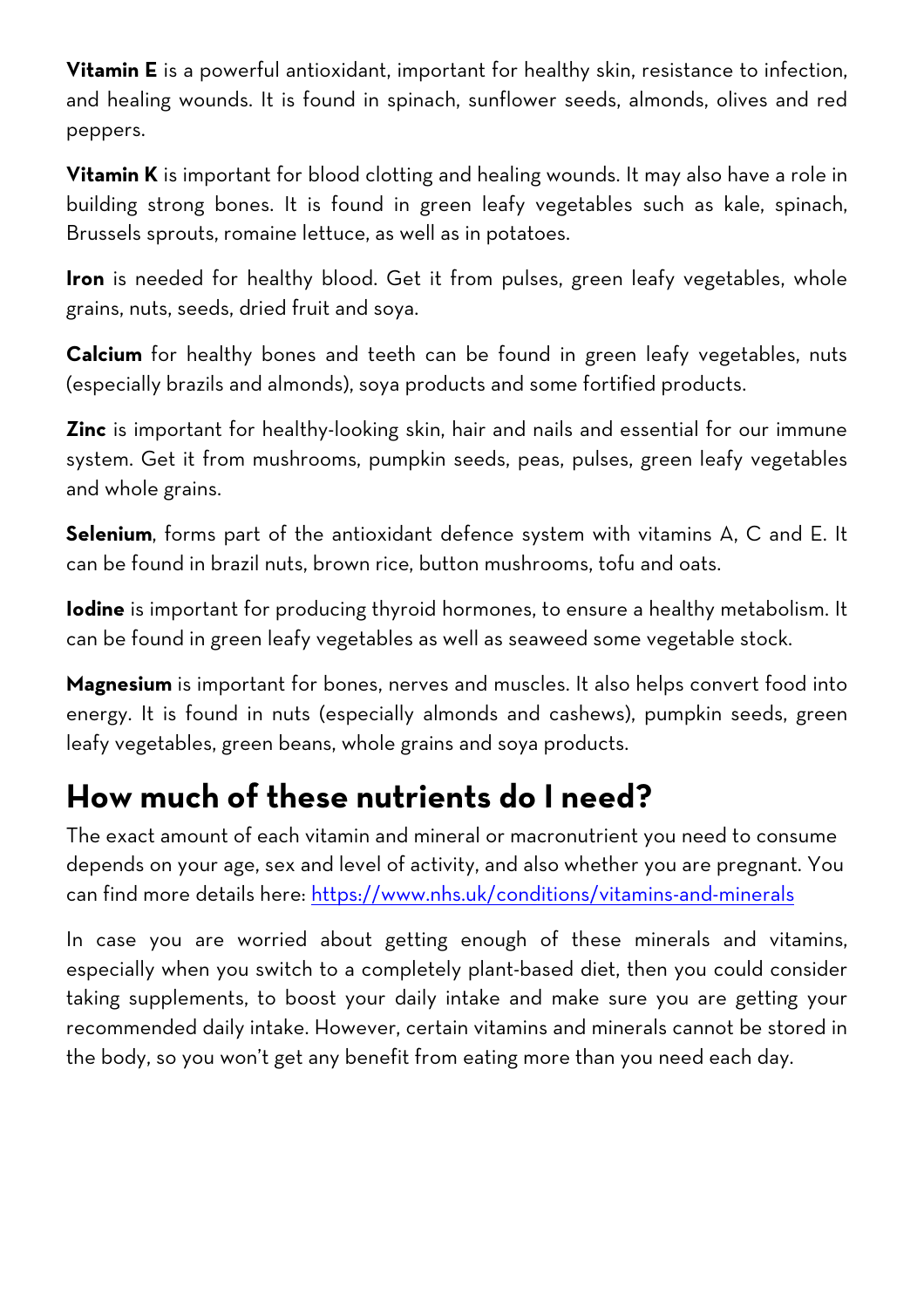# **Plant-based recipes**

**!!!: A traditional recipe that's already plant-based** 

**!!!: A traditional recipe adapted to be plant-based**

**!!!: A recipe that is completely different**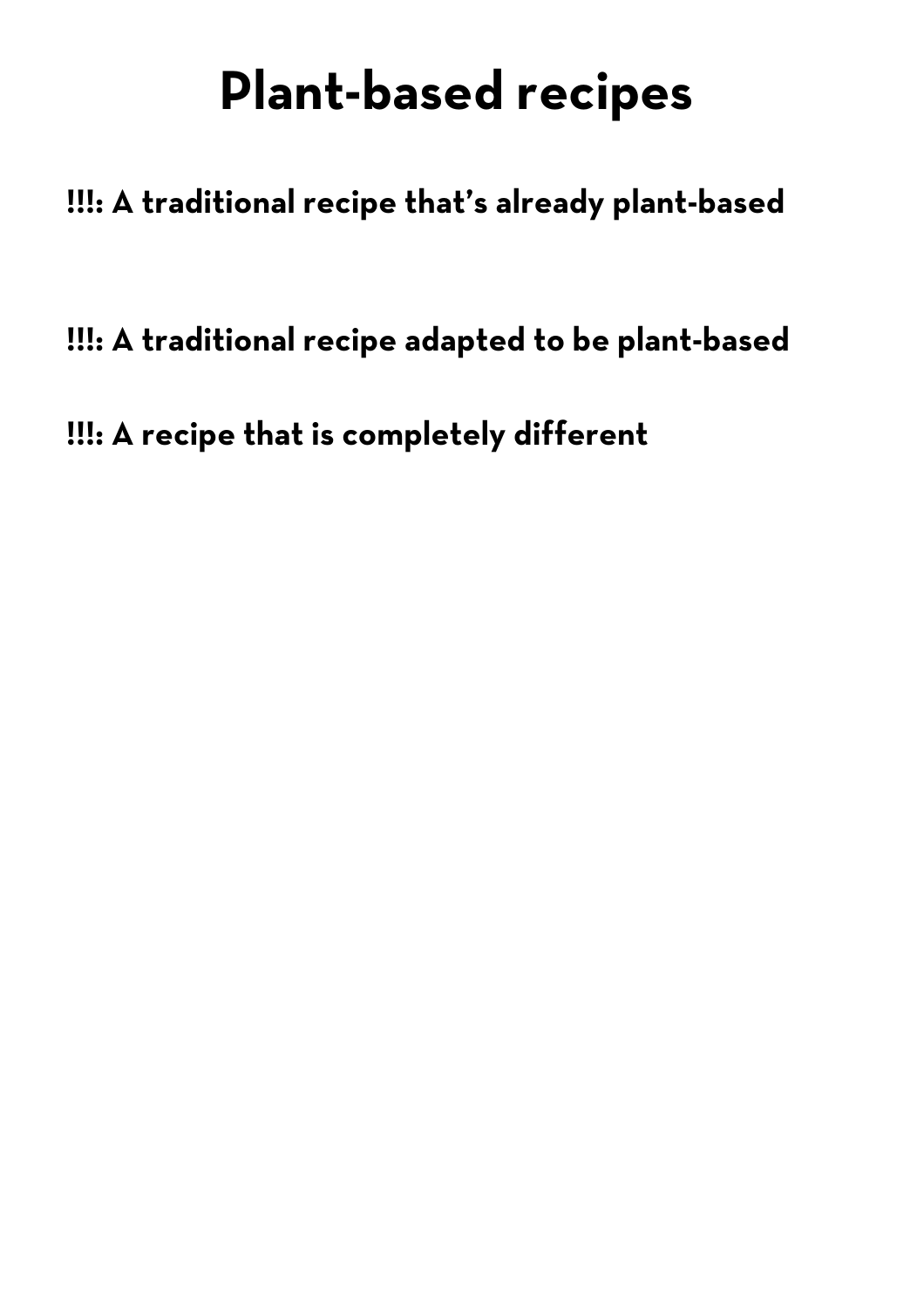# **Busting some plant-based myths**

## **"Humans need to eat meat to be healthy and strong"**

There is plenty of evidence that you can get all the nutrients you need from a plantbased diet. This guide shows you how to have a balanced diet eating less meat, or even cutting out meat and dairy products entirely. Some of the world's top athletes (include Venus Williams and champion boxer David Haye) eat entirely plant-based diets.

### **"A meal without meat is not complete"**

There are lots of delicious plant-based recipes, which can be just as filling and tasty as meals with meat. Some dishes may be easy to adapt using tofu, seitan, or even some processed "fake meat" burger or sausage. You could get creative and try something completely different: check out the recipes in this guide, and the online cookbooks for more ideas. You may even find out that some of your favourite dishes (desserts, soups, salads, etc.) are entirely plant-based already!

### **"I won't be able to manage without milk or eggs"**

There are plenty of ways to avoid eating dairy products and eggs, and still have a healthy, balanced, diet. Even if you can't (or don't want to) avoid eating eggs or milk completely, cutting down on the amount of meat, eggs and dairy you eat (starting by having a Meatless Monday!) and eating better meat and animal produce – produced locally and with higher standards for the animals, can still have a positive impact.

## **"I'll never be able to eat out at restaurants"**

More and more restaurants are offering plant-based options. If your favourite restaurant doesn't have any plant-based options, why not speak to them and encourage them to join the "Meatless Monday" movement.

# **"I don't like broccoli/beans/mushrooms, etc."**

Sorry, we can't help you with that, but there are lots of delicious alternatives when you're eating plant-based food!

### **"Plant-based food is too expensive"**

Some plant-based alternatives (especially highly processed foods) can be more expensive than meat or dairy. But buying in bulk (for your household or sharing the purchase with other people), buying direct from suppliers, eating fruit and vegetables in season, and avoiding the most highly processed plant-based foods are all ways to keep the cost down.